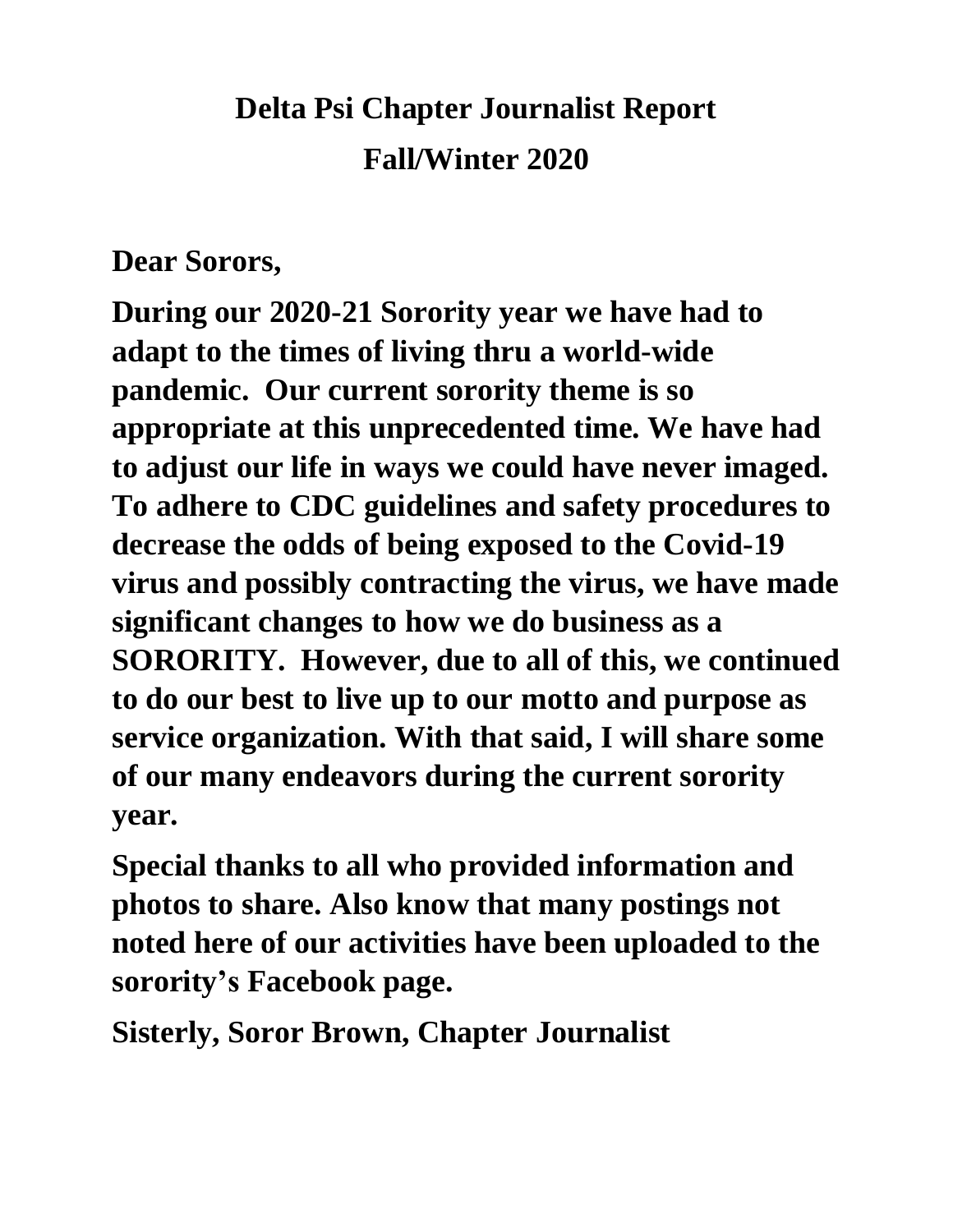## **December 2020 Vesper Program via Zoom**



**--Sorors Fletcher and Wheeler-Fair and SHAD Fair delivered gifts for residents of Cosby Spears Highrise prior to Vespers service.**



**--Food Pantry donations delivered in September 2020 by National First Vice President Bradfield, along with Sorors Jefferson and Whittle to our community partner PADV.**

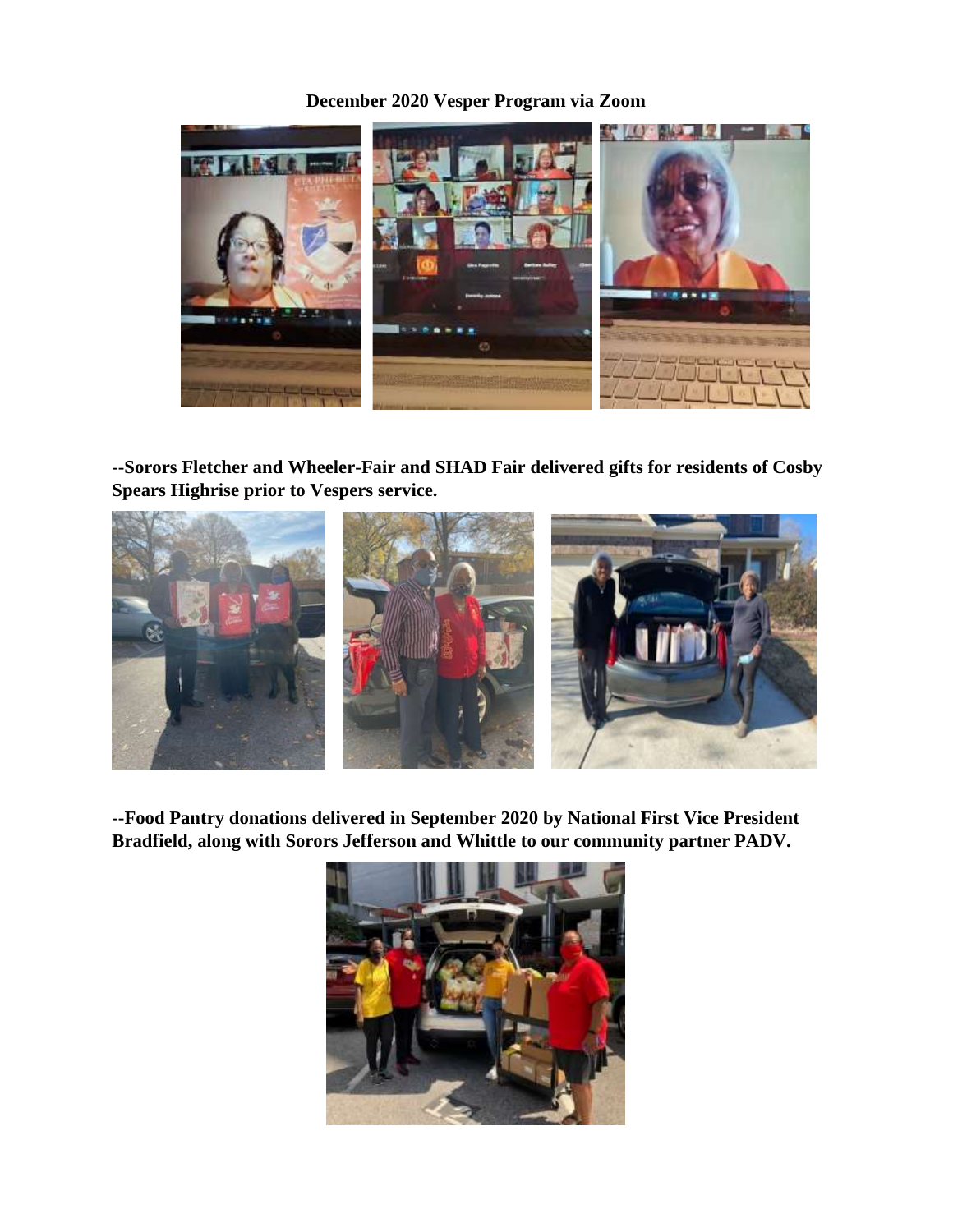**--Virtual Zoom Meeting on December 2, 2020 with new candidates for membership hosted by Sorors Brown and Moore.** 



**--Pinning Ceremony for our newest Sorors Love and Ricks.**